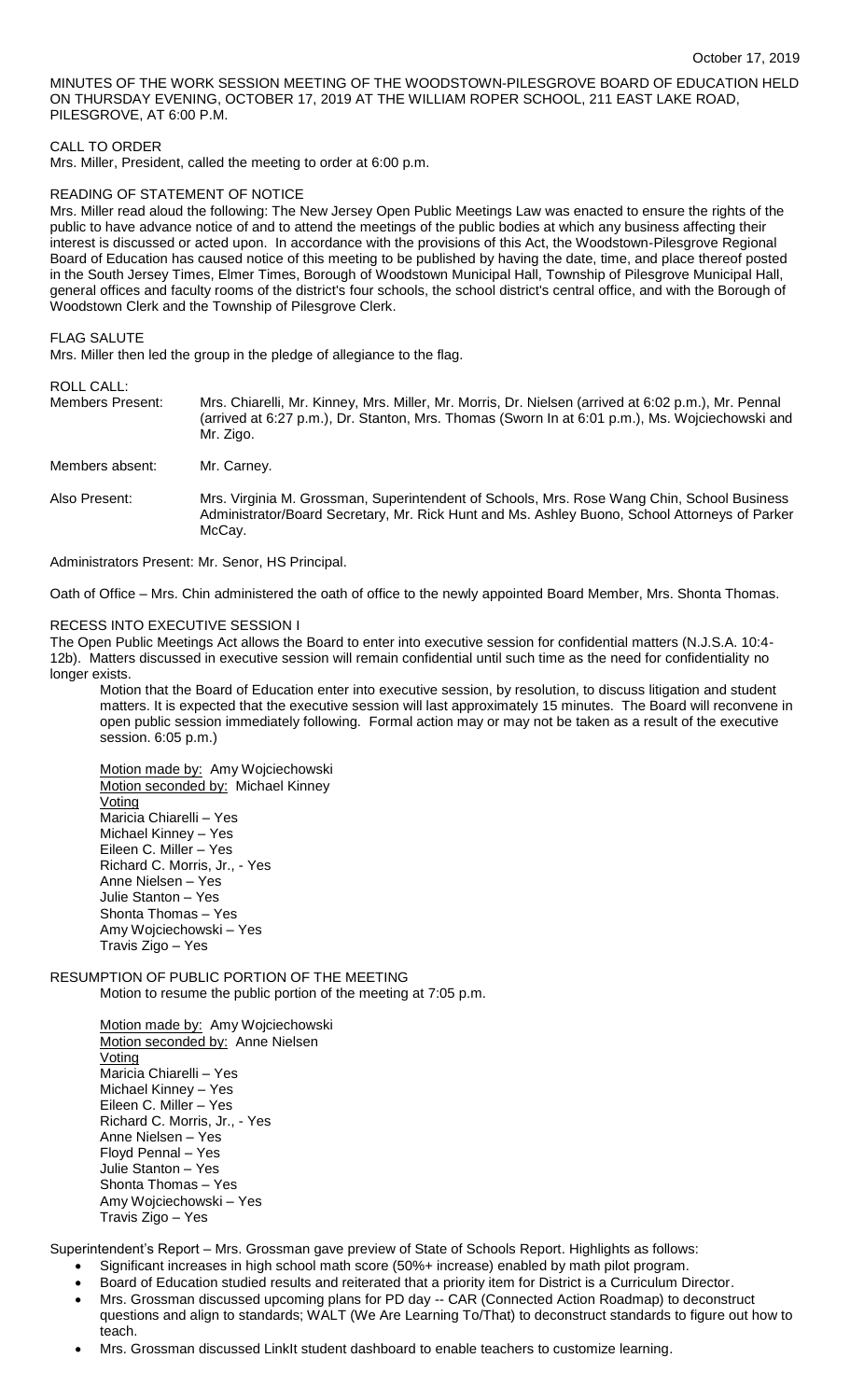# RECESS INTO EXECUTIVE SESSION II

The Open Public Meetings Act allows the Board to enter into executive session for confidential matters (N.J.S.A. 10:4- 12b). Matters discussed in executive session will remain confidential until such time as the need for confidentiality no longer exists.

Motion that the Board of Education enter into executive session, by resolution, to discuss student matters. It is expected that the executive session will last approximately 15 minutes. The Board will reconvene in open public session immediately following. Formal action may or may not be taken as a result of the executive session. 7:43 p.m.)

Motion made by: Michael Kinney Motion seconded by: Travis Zigo Voting Maricia Chiarelli – Yes Michael Kinney – Yes Eileen C. Miller – Yes Richard C. Morris, Jr., - Yes Anne Nielsen – Yes Julie Stanton – Yes Shonta Thomas – Yes Amy Wojciechowski – Yes Travis Zigo – Yes

RESUMPTION OF PUBLIC PORTION OF THE MEETING Motion to resume the public portion of the meeting at 7:59 p.m.

> Motion made by: Anne Nielsen Motion seconded by: Maricia Chiarelli Voting Maricia Chiarelli – Yes Michael Kinney – Yes Eileen C. Miller – Yes Richard C. Morris, Jr., - Yes Anne Nielsen – Yes Floyd Pennal – Yes Julie Stanton – Yes Shonta Thomas – Yes Amy Wojciechowski – Yes Travis Zigo – Yes

Mrs. Chiarelli left the meeting at 8:01 p.m. Before leaving, Mrs. Chiarelli mentioned that the original intended donation to Mary Shoemaker paving did not occur due to billing error; The District ended up being billed and paid for the \$300 donation.

Instruction/Curriculum – Items were clarified as needed.

Administration/Personnel – Items were clarified as needed. Mrs. Grossman discussed the idea of a Long Term Sub pay scale; more details to be presented at the upcoming Board meeting.

Operations/Finance – Items were clarified as needed. The Board questioned the OM Bank account vs. OM Student Activity; to be followed up.

Old Business – The December Board of Education meeting will be held on December 11, 2019.

New Business

Motion to approve the following as recommended by the Superintendent: Field Trip - High School Marching Band to attend a competition at Toms River High School North on October 19, 2019.

Motion made by: Amy Wojciechowski Motion seconded by: Travis Zigo Voting Michael Kinney – Yes Eileen C. Miller – Yes Richard C. Morris, Jr., - Yes Anne Nielsen – Yes Floyd Pennal – Yes Julie Stanton – Yes Shonta Thomas – Yes Amy Wojciechowski – Yes Travis Zigo – Yes

**Reports** 

Business Administrator – Mrs. Rose Wang Chin reported on the following:

- September cafeteria performance
- Loss September 2019 (-\$3700) v Loss September 2018 (-\$5500); September loss is expected *September is always weak due to 6 weeks of billing, ramp up costs in general, and only 18 serving days; new lunch boxes; families are ambitious with packing lunches at beginning of year*
	- September efficiencies realized due to:
		- Meal counts and participation are up vs. year ago